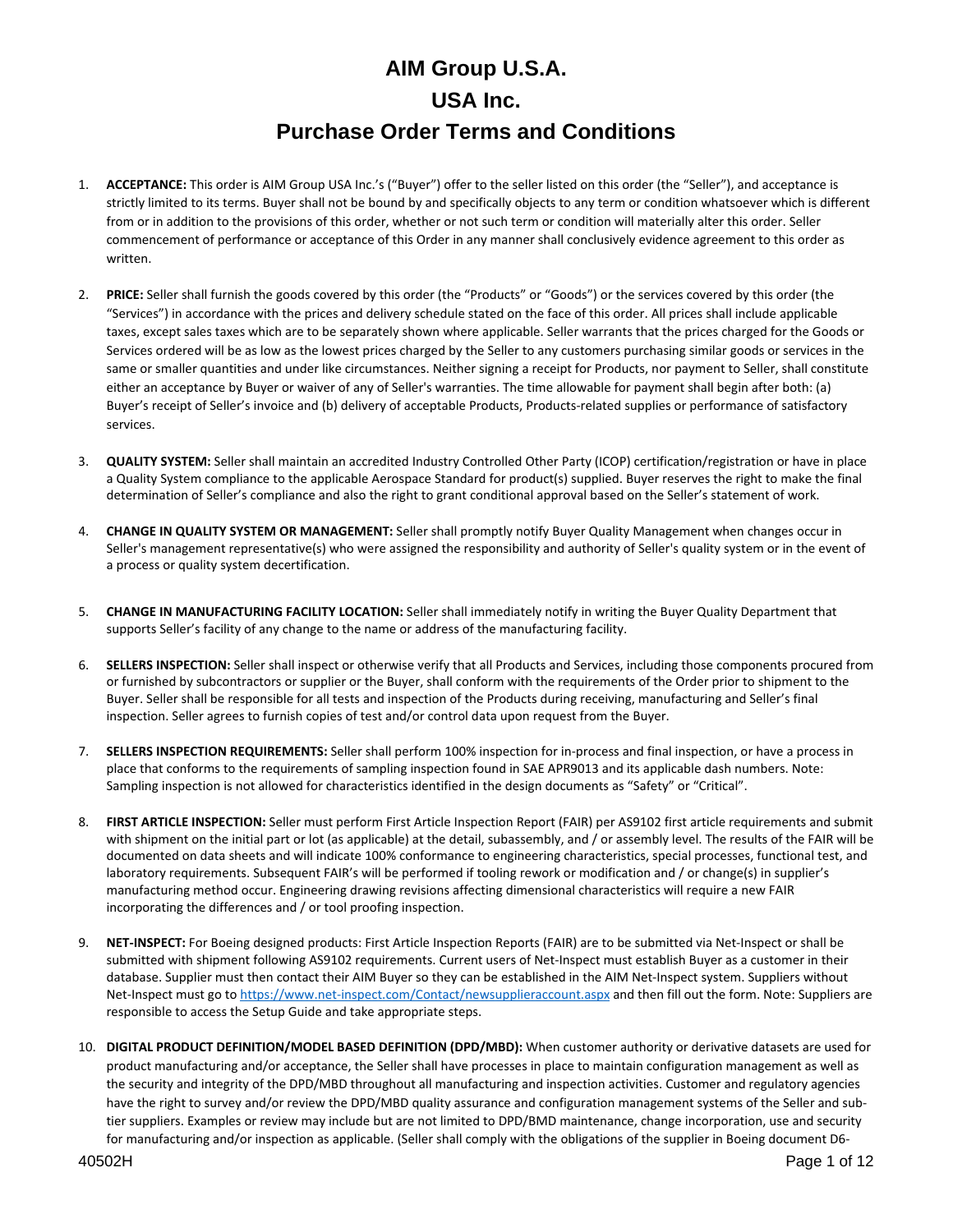51991, as such document may be amended by Boeing from time to time, which obligations are hereby made a part of this Purchase Order.)

- 11. **DELEGATION OF PRODUCT VERIFICATION:** Seller must receive written approval from AIM Group Quality Management prior to delegating part verification responsibility. When Seller delegates product verification, Seller shall conform to the requirements of AS9117, "Delegated Product Release Verification. Buyer reserves the right to conduct surveillance at Seller's facility to determine that Seller's quality system conforms to the requirements of AS9117. AS9117 establishes minimum requirements for Seller's delegation of product verification. When delegating product verification, Seller is not relieved of its obligations under this order.
- 12. **REFUSAL OF ACCEPTANCE/REJECTION/REVOCATION:** If the Goods are defective or otherwise not in conformity with the requirements of this order, Buyer may also reject, refuse acceptance or revoke acceptance of any or all of the Products which are not strictly in conformance with all of the requirements of this Purchase Order and shall notify Seller of such rejection in a timely manner. At Buyer's election and at Seller's risk and expense, all such Products may be returned to Seller for immediate (at Buyer's election) refund, repair, replacement or other correction and redelivery to Buyer. Buyer may **(a)** hold or retain such Products, without permitting any repair, replacement or other correction by Seller; **(b)** hold or retain such Products for repair by Seller as Buyer may require; **(c)** hold such Products until Seller has delivered conforming replacements for such Products; **(d)** hold such Products until conforming replacements are obtained from a third party; **(e)** return such Products with instruction to Seller as to whether the Products shall be repaired or replaced and as to the manner of redelivery; or **(f)** terminate this order for cause as provided in Section 35(b) hereof. All repair, replacement and other correction and redelivery shall be completed within such time as Buyer may require. All costs and expenses (to include Freight) and loss of value incurred as a result of or in connection with nonconformance and repair, replacement or other correction may be recovered from Seller by equitable price reduction, set-off or credit against any amounts which may be owed to Seller under this Purchase Order or otherwise. Rights granted to Buyer under this Section 12 are in addition to any other rights or remedies provided elsewhere in this order or in law.
- 13. **REQUESTS FOR MRB DISPOSITIONS:** Seller is not authorized to disposition nonconforming products. Requests for Buyer MRB dispositions (Use as is, Repair) shall be submitted to the Buyer Quality Department.
- 14. **VERIFICATION OF CORRECTIVE ACTION:** When Buyer notifies Seller of a detected nonconformance, Seller shall immediately take action to eliminate the nonconformance on all Products in Seller's control. Seller shall also maintain on file verification that root cause corrective action has occurred and has resolved the subject condition.
- 15. **NOTICE OF ESCAPEMENT:** The Seller shall provide written notification to Buyer within one business day after a nonconformance is determined, or suspected, to exist on Product already delivered to Buyer under any Buyer Purchase Order, with the following information provided to Buyer: **(a)** Affected process or part number and name; **(b)** Description of the problem (i.e., what it is and what it should be); **(c)** Quantity and dates delivered; and **(d)** Suspect/affected serial number(s) or date codes, when applicable. If the nonconformity has been identified by Buyer and communicated to the Seller using a nonconformance record, or other equivalent means, requesting a corrective action response, the Seller shall notify the Buyer if additional product has been found to be so affected.
- 16. **RIGHT OF ENTRY:** The Buyer and/or regulatory agencies reserve the right of entry into Seller's facility to monitor applicable records, goods and processes intended for sale to Buyer.
- 17. **GOVERNMENT SURVEILLANCE:** During performance on this order, Seller's quality program or inspection system and manufacturing processes may be subject to review, verification, and analysis by authorized Government Representatives. Government inspection or release of Product is required only if Buyer notifies Seller. A copy of the Buyer's Purchase Order will be furnished to the Government representative, upon request.
- 18. **REGULATORY APPROVALS:** For aircraft regulated by Civil Aviation Authorities, regulatory approval may be required for Seller to make direct sales (does not include "direct ship" sale authorized by Buyer) of modification or replacement parts to owners/operators of type-certificated aircraft. Regulatory approval, such as FAA Parts Manufacturer Approval (PMA), is granted by Civil Aviation Authorities. Seller agrees not to engage in any such direct sales of Products or Services under this Agreement without appropriate regulatory approval.
- 19. **QUALITY ASSURANCE RECORDS:** Seller will retain manufacturing planning, all certifications, and test reports required to assure that commodity conforms to the contractual and technical requirements for the Purchase Order for a minimum of the calendar year plus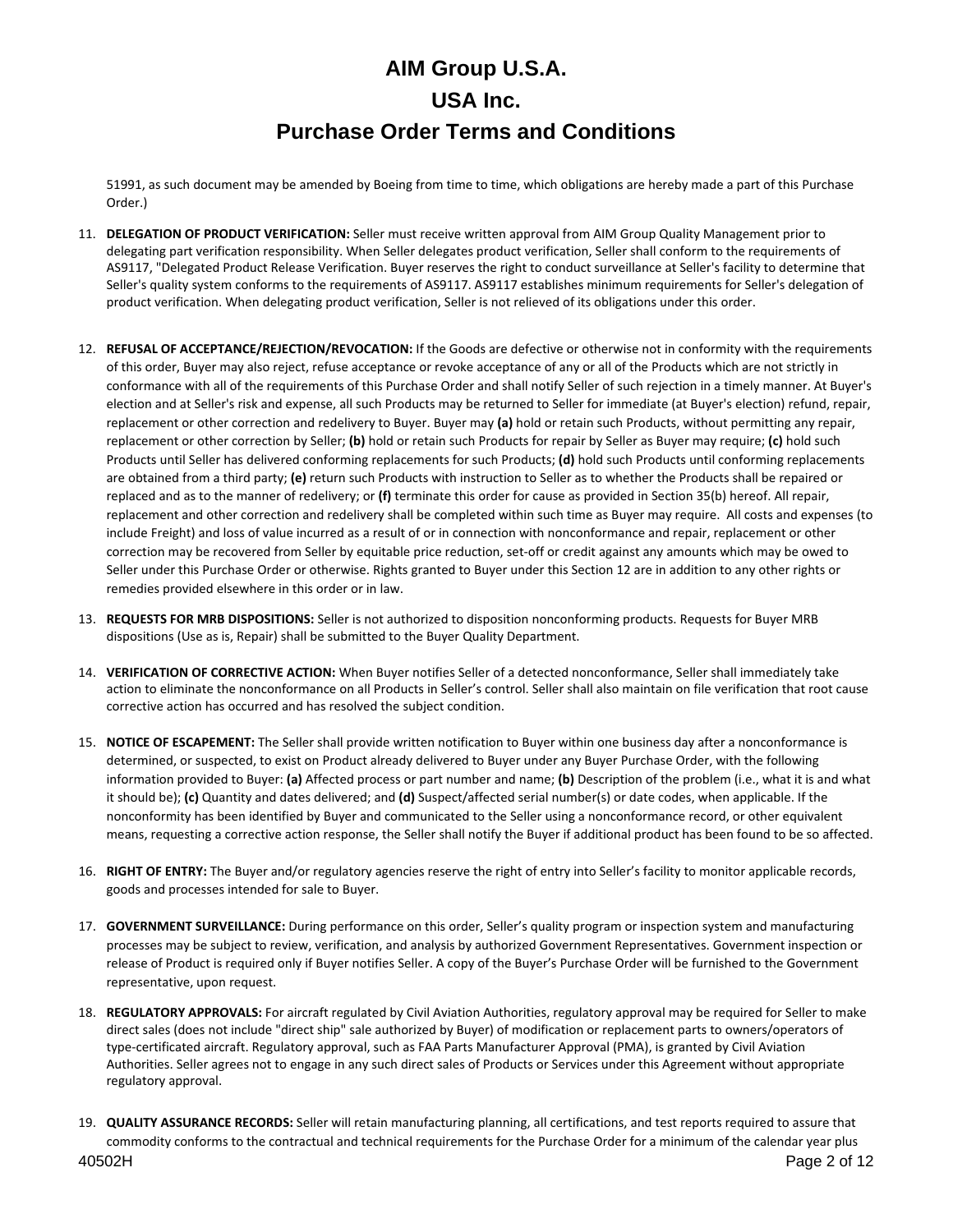ten (10) years from the date of shipment under each applicable order for all product/part numbers. At the expiration of such period set forth above and prior to any disposal of records, seller will notify Buyer of records to be disposed of and Buyer reserves the right to request delivery of such records. In the event Buyer chooses to exercise this right, Seller shall promptly deliver such records to Buyer at no additional costs on media agreed to by both parties. Buyer requires that the provisions/requirements set forth above be included in Sellers direct supply contracts related to the Products/Part Numbers, and Seller will require that the provisions/requirements set forth above be included in any supply contracts entered into by its suppliers related to the Products.

- 20. **APPROVED PROCESS REQUIREMENTS:** A legible and reproducible copy of special process certifications (i.e. testing, heat treat, nondestructive testing, etc.) will accompany each shipment of material, parts, or assemblies. Special processes will be performed by customer (process specification owner) approved sources.
- 21. **SUBCONTRACTS:** Seller shall obtain Buyer's prior written consent before subcontracting any portion of its obligations under this order, with the exception of special processing used in completing the production of contracted part, assembly or component. Only design authority approved sources may be used.
- 22. **WORK TRANSFER:** (As defined in AS9100D, 8.1…Note: For the control of work transfer from the organization to an external provider, or from an external provider to another external provider) Subject to Section 21 above:

Non-US Country: Seller shall not relocate or subcontract to a non-US country (e.g. US to Non-US, Non-US to Non-US) any contracted part, assembly or component(s) thereof without prior written consent of Buyer.

US Country: Seller shall not relocate or subcontract to a US country (e.g. US to US, Non-US to US) any contracted part, assembly or component(s) thereof, that includes Category 1 and/or 2 parts as listed and/or acknowledgement from the Buyer.

Note: See the FAA's website[, www.faa.gov,](http://www.faa.gov/) for Category Parts List.

Notifications shall be prior to the manufacturing start date of the first part associated with the work transfer.

23. **COUNTERFEIT PARTS:** Seller shall not deliver Counterfeit Parts or Work to Buyer under this purchase order. The requirements of SAE AS5553 and SAE AS6174 shall be in force as applicable.

As used in this purchase order, Counterfeit Parts or Work shall be defined as parts or work that, at any level to the lowest level of assembly or manufacture have not been designed and/or produced under an approved system of manufacture and/or that do not conform to prescribed manufacturing and quality standards. Thisterm shall also include otherwise appropriately approved parts or work that have reached their design-limit lifetime, have been altered in a fashion not approved, or have been repaired, salvaged or harvested without proper disclosure of such nature. In the event that parts or work delivered under this purchase order constitute or include Counterfeit Parts or Work Seller shall, at itssole expense promptly replace such Counterfeit Parts or Work with parts or work conforming to the requirements of this purchase order. Notwithstanding any other provisions in this order or other agreements, Seller shall be liable for all costsrelated to removal and replacement of Counterfeit Parts and Work including without limitation Buyer costs of identifying, removing, exchanging, and replacing (together with any re-testing or calibrating necessitated by replacing) such Counterfeit Parts or Work. The remedies contained herein are in addition to any other remedies that Buyer may have at law or equity.

- 24. **MATERIALS:** If Buyer furnishes any material (such as extrusions, fasteners, bearings, bushings, etc.) for fabrication hereunder Seller agrees **(a)** not to substitute any other material in such fabrication without Buyers written consent; **(b)** title to such materials shall not be affected by incorporation in or attachment to any other property; and **(c)** all such material (except that which becomes normal industrial waste or is replaced at the sellers expense) will be returned in the form of products or unused material to Buyer. In addition, Seller shall inspect any Buyer furnished material and shall have the right to reject any nonconforming material, but in the event of losses or attrition thereafter, Seller shall be responsible for replacing such material at Seller's expense. Inaccuracies, out of tolerance conditions or inadequacies in quantity of materials accepted by the Seller shall not excuse performance in strict accordance with the applicable specifications and/or drawings. Parts or assemblies manufactured from Buyer furnished materials will be accompanied by a reproducible copy of a certification stating that parts and/or assemblies were produced from Buyer furnished material. Certification will be identified with the part number and Seller's lot number, material manufacturer's name and material certification number if drop shipped from material manufacturer to Seller, or Buyer Packing Slip number if shipped from Buyer.
- 25. **CHANGES TO MATERIALS AND/OR PROCESSES:** Seller agrees not to make any change in materials, processes or design details of parts supplied after qualification or approval without prior written approval from Buyer. This shall include changes in materials, process or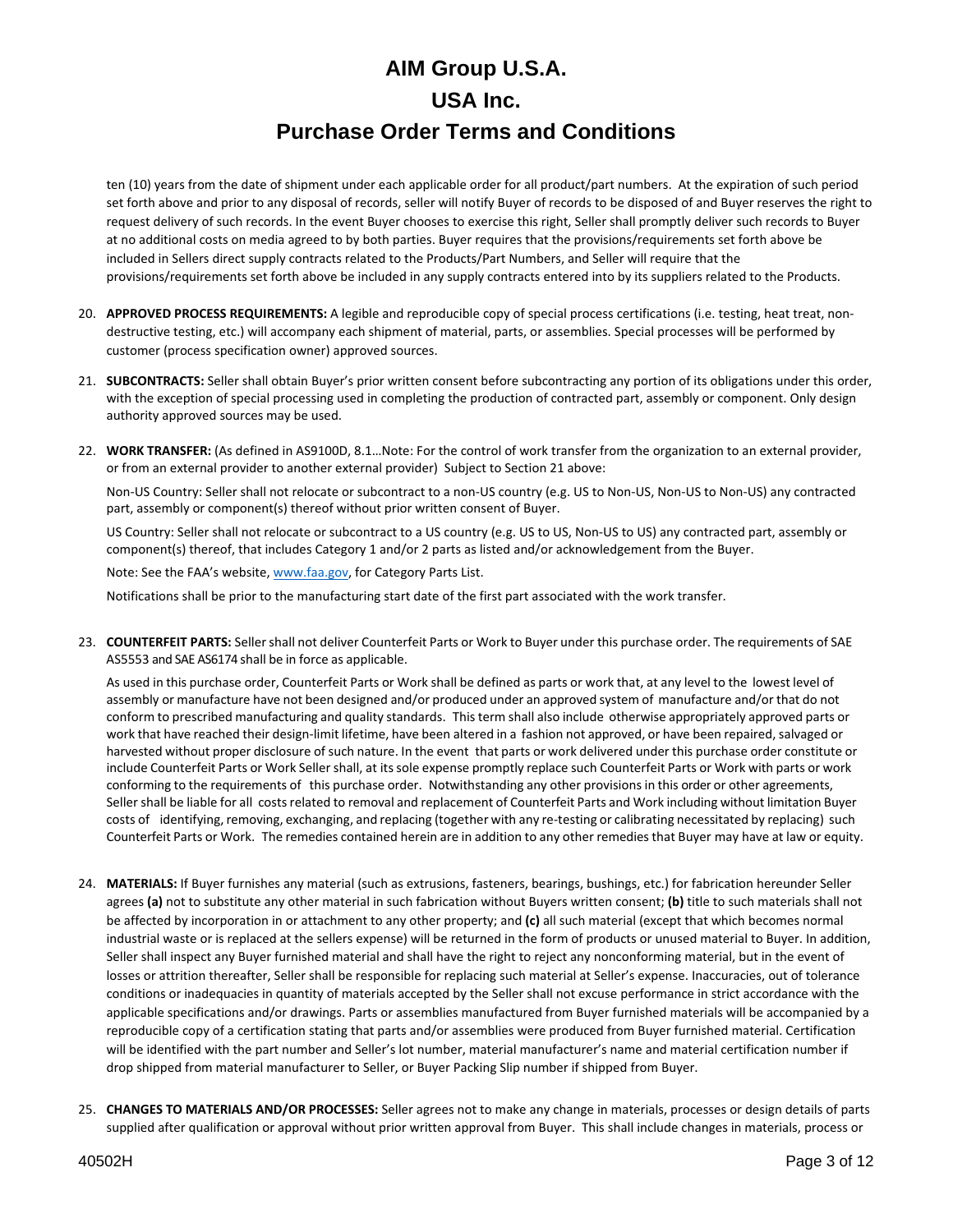design details by subcontractors. In addition to these changes, changes which would affect the part or any component thereof with regard to **(a)** part number identification, **(b)** physical or functional interchangeability, and **(c)** repair and overhaul procedures and processes and material changes which affect these procedures without prior written approval of Buyer is prohibited. If such approval is granted, all part numbers and the originals of all drawings or data shall be revised and provided to Buyer accordingly. Seller will ensure subcontracts include the above requirements for supplier part numbered items, whether such equipment is supplied to Seller as an end item or as a component part of an end item.

- 26. **CONFLICT MINERALS:** Seller agrees to respond in a timely manner, and to the best of its knowledge and belief following a reasonable country of origin due diligence inquiry. This requirement is in accordance with the framework in the OECD Due Diligence Guidance for Responsible Supply Chains of Minerals from Conflict-Affected and High-Risk Areas. Seller agrees to support any request by, or on behalf of, Buyer, for information on the origin, source and chain of custody information of 3TG (defined as: tin, tantalum, tungsten, and gold) minerals necessary to the functionality or production of a product manufactured by the seller, or supplied by the seller, to the Buyer. Further, Seller agrees to provide Buyer timely notice when Seller becomes aware that any 3TG in a product or component it supplies to Buyer finances or benefits armed groups in the Democratic Republic of Congo or an adjoining country. In addition, you understand and acknowledge that any information you provide in this regard may be used by Buyer to comply with its reporting obligations under the Rule 13p-1 of the Securities and Exchange Act of 1934, as amended and the Dodd-Frank Wall Street Reform and Consumer Protection Act, including filing a Form SD and Conflict Minerals Report with the U.S. Securities and Exchange Commission.
- 27. **HAZARDOUS MATERIAL:** Where applicable, Seller shall provide all materials required by this purchase order in compliance with applicable OSHA requirements as specified in 29 CFR 1910.1200 including providing complete and accurate material safety data sheets (MSDS's). Additionally, MSDS's shall identity chemicals by their chemical abstract system (CAS) numbers.
- 28. **SHELF LIFE AND TEMPERATURE SENSITIVE MATERIALS:** The Seller will identify all materials and articles, which have definite characteristics of quality degradation with age or environment. Seller will affix this information directly on the material container or article. This identification will indicate the date useful life was initiated and the date or cycle at which the useful life will be expended. When environment is a factor in determining useful life, the identification will include the storage conditions (i.e. temperature, humidity, etc.) required to achieve the stated life. Unless otherwise directed by the Purchase Order, a minimum of 75% of the applicable material / article shelf life will remain upon receipt by the Buyer or the material is subject to rejection and return to Seller.
- 29. **TRACEABILITY/LOT AND BATCH CONTROL:** Seller will maintain lot and batch control of raw materials and detail parts to purchased items through the use of lot, batch, serial number, or date of manufacture, as applicable for all items in the shipment.
- 30. **MATERIAL TEST REPORTS:** A legible and reproducible copy of material test reports will accompany each shipment. Test reports will be identified with specification number and heat and/or cure lot number. Chemical and physical test reports will include actual numerical values for each property tested in accordance with the applicable specification. When more than one specimen is required, test results of each is required on the report. Specification and revision will be shown on each test report furnished.
- 31. **FOREIGN OBJECT DAMAGE (FOD) CONTROL:** Buyer shall maintain a FOD control program aligned to National Aerospace Standard NAS-412, Foreign Object Damage/Foreign Object Debris (FOD) prevention.
- 32. **TOOLS:** If Buyer furnishes Seller equipment (such as special dies, molds, jigs, tools, test equipment, masks, etc.) or pays for such equipment, title thereto shall remain or vest in Buyer, and Seller shall identify, maintain and preserve such equipment and shall dispose of it in accordance with Buyer's direction. Unless otherwise authorized in writing by Buyer, Seller shall use such equipment solely in the performance of purchase orders for Buyer. Seller shall be responsible for any loss, damage, or destruction to such equipment, but Seller shall not include any insurance cost therefore or cost to store in the prices charged under this order. Buyer also reserves the right to request and receive list of buyers' owned tools in supplier's possession and to audit said list against actual tools at supplier's facility. Buyer reserves the right, at its sole discretion, to remove any Buyer owned tooling, if Buyer feels work is in jeopardy.
- 33. **IDENTIFICATION:** Parts, assemblies and components will be identified per the engineering drawing and applicable specification. When identification is not specified on the engineering drawing, the product will be identified with the part number specified on the Purchase Order. When items are too small to be easily identified, parts may be bagged or tagged, with the proper identification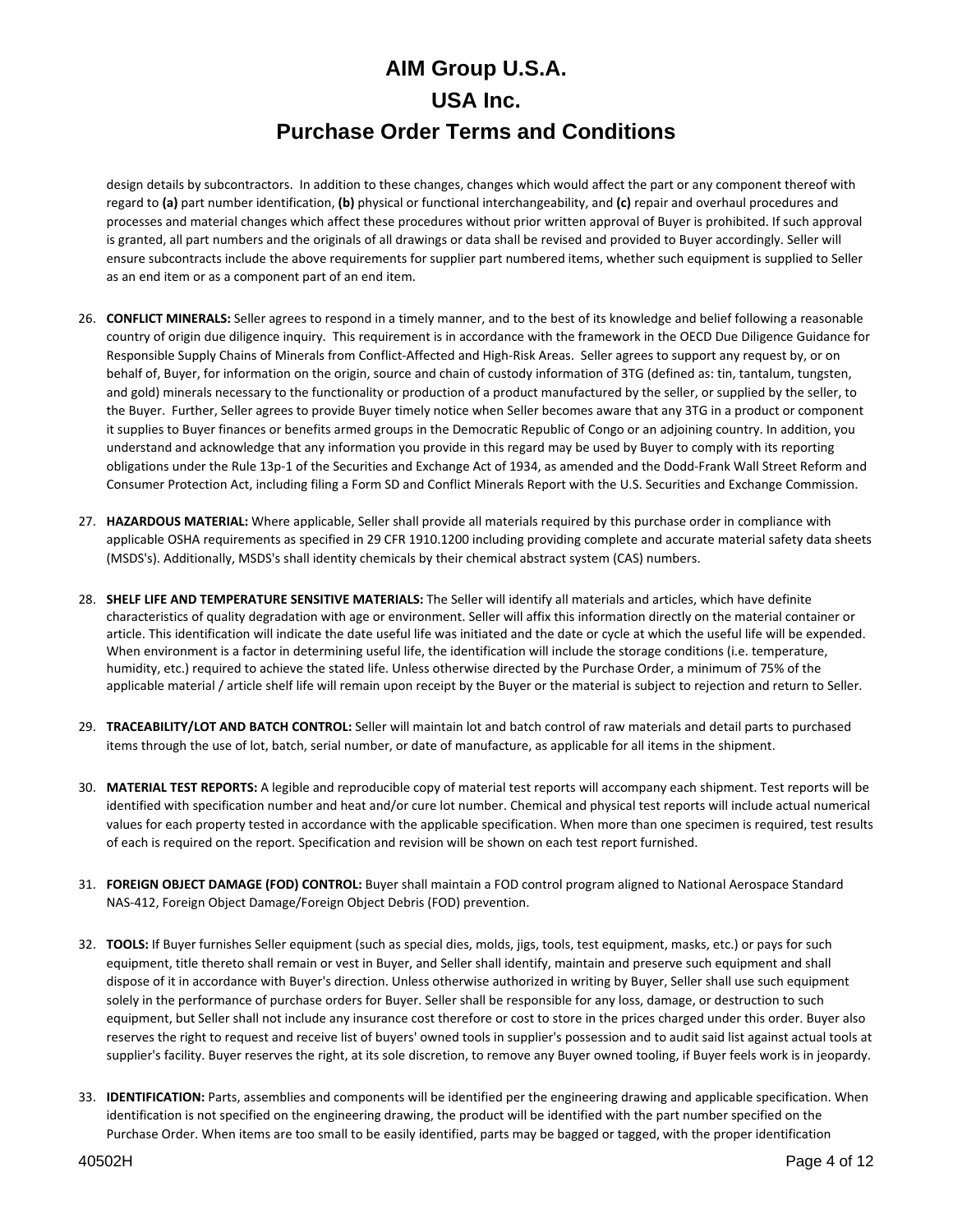indicated on the bag or tag. Raw material procured to Federal, Military, Aerospace or other specifications will be marked per the identification specification, which is referenced in the controlling specification.

- 34. **PACKING AND SHIPPING:** Seller shall prepare and pack the Products to prevent damage and deterioration in accordance with good commercial practices to obtain lowest shipping rates and in accordance with all applicable federal, state and local packaging and transportation laws and regulations. Charges for preparation, packing, etc. are included in the price, unless separately specified in the Purchase Order. Packing slips must accompany all shipments. The following data should appear on all packing sheets: (a) Seller's name and address; (b) AIM purchase order (PO) number; (c) part number shown on the PO; (d) unit nomenclature; (e) quantity shipped; (f) unit of measure on PO; (g) packing sheet number; (h) rejection tag number, if applicable; (i) sold to, and/or ship to, as applicable; and (j) debit memo number, if applicable.
- 35. **SHIPMENT/DELIVERY:** Time is of the essence in this order. Shipments or deliveries, as specified in this Purchase Order, shall be strictly in accordance with: the specified quantities, without shortage or overage in excess of agreed tolerance; the specified schedules, neither ahead nor behind schedule; and the other requirements of this Purchase Order. Seller shall promptly notify Buyer in writing of any anticipated or actual delay, the reasons therefore, and the actions being taken by Seller to overcome or minimize the delay. If requested by Buyer, Seller shall, at Seller's expense, ship via air or other fast transportation to minimize the delay to the maximum extent possible.
- 36. **CERTIFICATE OF CONFORMANCE:** The Seller shall include with each shipment, one legible copy of a certificate statement which confirms to the Seller's compliance with all requirements of the purchase order. The certificate of conformance shall be signed by a responsible quality representative of the Seller. The required statement shall constitute certification by the Seller that the articles are in full compliance with all purchase order requirements and that the Seller holds available for review documented evidence of such compliance. At a minimum, the Certificate of Conformance shall contain the following information: **(a)** the Buyer purchase order number; **(b)** Part number, part description; **(c)** Seller's shipping document number; **(d)** Quantity of articles; **(e)** Serial number or lot number of articles when applicable; **(f)** The certificate of conformance statement.
- 37. **Certificate of Conformance for Boeing Designed Parts / or Materials:** Unless explicit contractual direction is given to the contrary, no articles that are based on Boeing design, parts and/or materials (or constituent parts thereof) ordered by Buyer shall contain any Federal Aviation Administration- Parts Manufacturer Approval (FAA-PMA) markings and the accompanying paperwork (e.g., packages, shippers, etc.) shall not contain any FAA-PMA markings.

THE SELLER WILL PLACE THE FOLLOWING STATEMENT ON THE SHIPPING DOCUMENTATION OF ALL SHIPMENTS TO BUYER:

"Seller hereby acknowledges that the parts and/or materials being shipped under this order are intended for use under Boeing's Federal Aviation Administration (FAA) issued Production Certificate 700 and no articles (or constituent parts thereof) or the accompanying paperwork (e.g., packages, shippers, etc.) contain any Federal Aviation Administration- Parts Manufacturer Approval (FAA-PMA) markings."

APPLICATION NOTE FOR SUPPLIER: THE PREFERRED LOCATION FOR THE STATEMENT IS ON THE SHIPPING DOCUMENT, NEXT TO, OR FOLLOWING, THE CERTIFICATE OF CONFORMANCE (C of C). THE STATEMENT MAY BE PRINTED, STAMPED OR ATTACHED AS A LABEL OR STICKER TO THE SHIPPING DOCUMENTATION. IT IS ALLOWABLE TO REPLACE "Seller" WITH THE COMPANY NAME OR "WE". Buyer requires that the provisions/requirements set forth above, as determined by the Seller to be applicable, be included in Seller's direct supply contracts as well as the obligation that they be flowed to the sub-tier supply chain. For purposes of this note, Supply Chain shall mean Seller's complete network of material, equipment, information, and services integrated into products and services. It focuses on direct and all lower-tier suppliers.

38. **F.O.B. TITLE AND RISK OF LOSS:** Unless otherwise specified on the face of this order, Seller's delivery of the products to Buyer shall occure F.O.B. (INCOTERMS 2010) Buyer's location designated on the Purchase Order.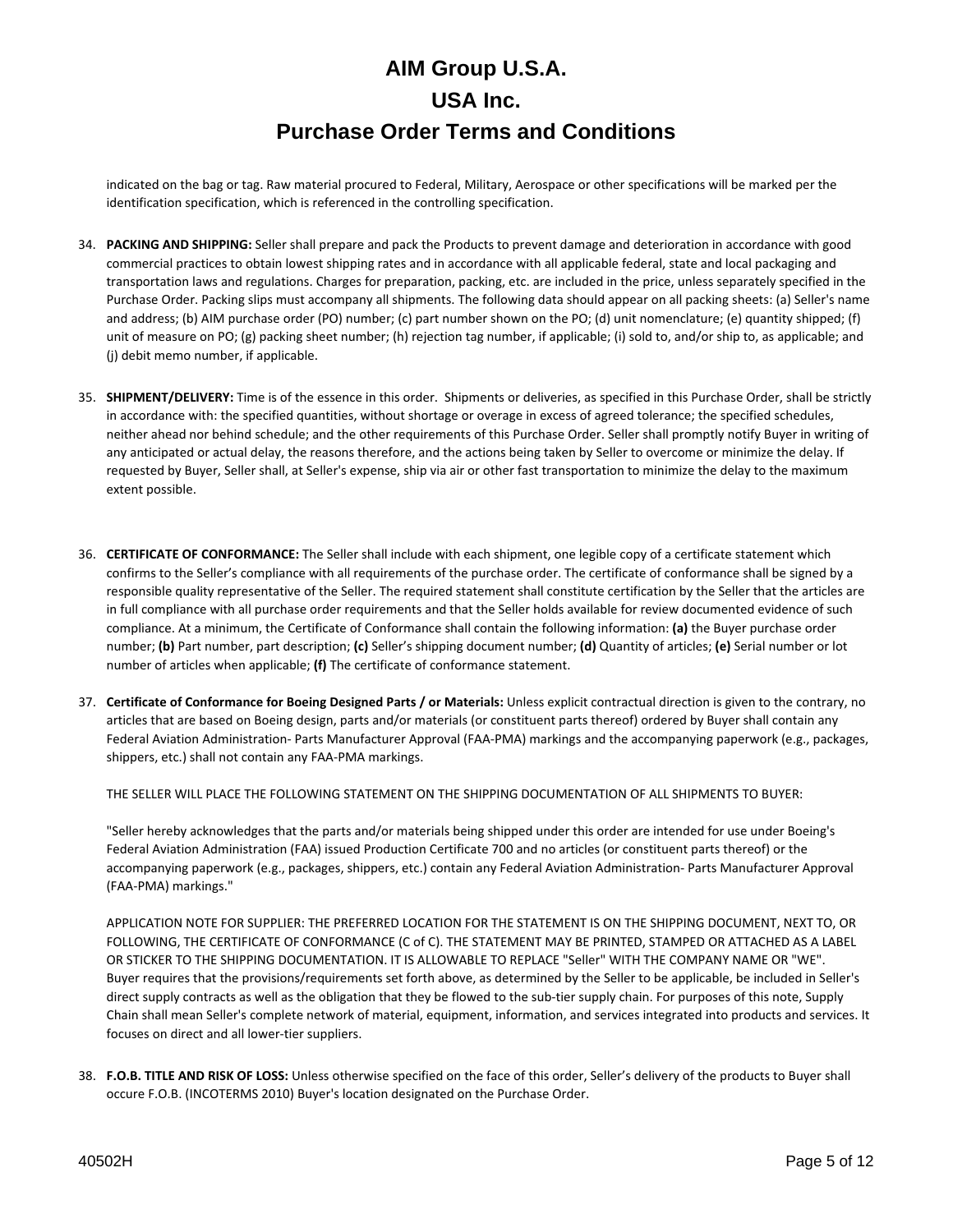39. **EXPORT/IMPORT CONTROL**: If Seller is a U.S. company that engages in the business of either manufacturing or exporting defense articles or finishing defense services, the Seller hereby certifies that it has registered with the US Department of State Directorate of Defense Trade Controls and understands its obligations to comply with International Traffic in Arms Regulations (ITAR) and the Export Administration Regulations (EAR).

### **40. IMPORT OF BOEING PARTS:**

THIS ORDER IS SUBJECT TO FORM X32411, COMMERCIAL INVOICE REQUIREMENTS FOR IMPORT INTO THE UNITED STATES. A COPY OF THIS FORM CAN BE OBTAINED AT THE FOLLOWING URL ADDRESS (WHEN ENTERING THE URL PLEASE DO SO IN LOWER CASE LETTERS ONLY):

http://www.boeingsuppliers.com/X32411English.pdf

The URL above provides a detailed description of the 31 unique Commercial Invoice data elements that must be included on every Commercial Invoice.

In addition, Seller shall comply with the following provisions relating to Country of Origin marking, notwithstanding any language to the contrary in this order:

Requirement: Every article of foreign origin imported into the United States shall be marked with the country of origin in accordance with U.S. Customs regulations 19 CFR 134. Since all Boeing imported parts are subject to delivery to the ultimate consumer, in accordance with 19 CFR 134, Boeing requires marking of all foreign origin imported parts. Very limited exceptions are allowed in accordance with Customs regulations (see below). For any other exceptions, non-US suppliers must submit exception requests to the appropriate Boeing procurement agent prior to shipment, who will then forward to Global Trade Controls (GTC) Import for approval. Rubber stamp and other surface marking methods, including inks, paints, and coatings, shall be used in accordance with this specification. Intrusive methods are not authorized. Location and part mark method shall be consistent with drawing part mark requirements, if applicable. The marking shall consist of the following, as applicable:

a. Country of Origin - The English language name of the country in which the imported article was manufactured.

b.The marking must be conspicuous, legible, and permanent.

c.The wording need only consist of the English language name of the country of origin such as FRANCE, CHINA, or JAPAN, unless there is also wording on the container, unit, etc. that makes reference to United States, U.S.A., and/or America. If such references are present, the country of origin marking must be a phrase such as "Made in China", "Assembled in France", "Product of Japan", placed in close proximity to the wording that makes reference to the U.S.A, and be in at least comparable size.

d. Abbreviations which unmistakably indicate the name of a country, such as "Gt. Britain" or "UK" for "Great Britain" are acceptable. Variant spellings which clearly indicate the English name of the country of origin, such as "Brasil" for "Brazil" and "Italie" for "Italy" are acceptable.

Exceptions: The following items are not required to be marked with the Country of Origin, but the Country of Origin shall be marked on the packaging/container which ordinarily reaches the ultimate purchaser (CFR 134.22):

1. Articles that are incapable of being marked, 19 CFR 134.32 (a):

- 2. Articles that cannot be marked without damage to the article, 19 CFR 134.32 (b)
- 3. Products of the United States, 19 CFR 134.32 (m)

4. Articles cited on the J-list, 19 CFR 134.33

Boeing requires that the provisions/requirements set forth above be included in Sellers direct supply contracts as well as the obligation that they be flowed to the sub-tier supply chain, when shipping to Boeing in the United States.

41. **BILLING:** A separate, itemized invoice shall be rendered in duplicate to the address shown on the face of the Purchase Order to the attention of the Accounts Payable Department. The invoice should contain the Purchase Order number, a description of Products supplies/services furnished, quantity, unit price(s) and total price. Buyer may set off any amount owed by Seller or any of its affiliated companies to Buyer against any amount owed by Buyer to Seller under this Purchase Order. All original invoices are to be mailed and not shipped with products. A valid purchase order number and pack slip number must appear on the invoices. Payment of any invoice may be delayed pending correction of any errors or omissions. Buyer shall pay all undisputed amounts within sixty (60) days of the date Buyer receives the invoice from Seller.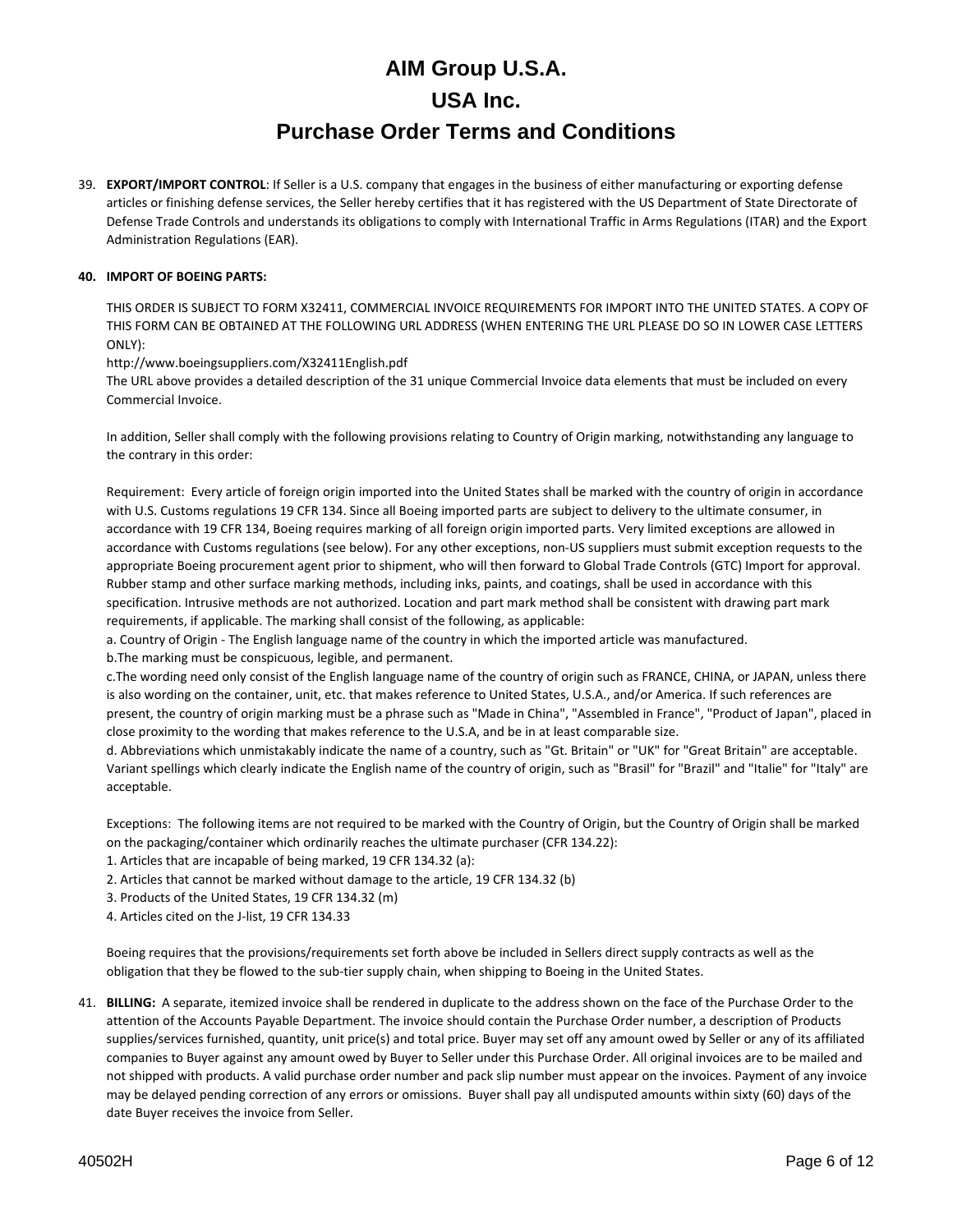- 42. **CONFIDENTIAL OR PROPRIETARY INFORMATION AND PROPERTY: (a)** Seller shall keep confidential and otherwise protect from disclosure all information and property obtained any event upon the completion, termination or cancellation of this Order, Seller shall return all such information and property to Buyer or make such other disposition thereof as is directed by Buyer. Seller shall not sell or dispose of as scrap or otherwise any completed or partially completed or defective proprietary property before receiving written authorization from Buyer and before rendering such property unsuitable for use. In all lower tier subcontracts and purchase orders issued by Seller and involving subcontractor receipt of such information or property, Seller shall provide the Buyer the same rights and protections as contained in this clause; **(b)** This section is applicable only if noted on the Purchase Order: The seller shall not release to anyone outside the Seller's organization any unclassified information, regardless of medium (e.g., film, tape, document), pertaining to any part of this order or any program related to this order, unless: **(i)** The buyer has given prior written approval; or **(ii)** The information is otherwise in the public domain before the date of release. Requests for approval shall identify the specific information to be released, the medium to be used, and the purpose for the release. The Seller shall submit its request to the Buyer at least 50 days before the proposed date for release. The information covered by this Section shall include any information of third parties provided by Buyer to Seller. The Seller agrees to include a similar requirement in each subcontract under this order. Subcontractors shall submit requests for authorization to release through the Seller to the Buyer. (DFARS 252.204-7000)
- 43. **LICENSE AND INTELLECTUAL PROPERTY WARRANTY:** Seller warrants that: **(a)** the Products are duly licensed products; **(b)** Seller has rights to sell the Products; and **(c)** neither the Products furnished hereunder nor use thereof will infringe any United States or foreign patent, trademark, trade secret, copyright or other proprietary or similar right. The foregoing warranty shall not apply to the Products to the extent such Products comply with specifications furnished to Seller by Buyer.
- 44. **INTELLECTUAL PROPERTY INDEMNITY:** Seller shall defend, at its own expense, any suit or claim that may be instituted against any Buyer Indemnified Party for alleged infringement of patents, copyrights, trademarks, trade secrets or other proprietary rights relating to the maintenance, sale or use of the Goods or Services, except for any such infringement resulting from Seller's compliance with detailed designs provided by Buyer, and Seller shall indemnify the Buyer Indemnified Parties for all costs and damages arising out of such alleged infringement. Buyer shall have the right, at no additional charge, to use and/or reproduce the Seller's applicable literature, such as operating and maintenance manuals, technical publications, prints, drawings, training manuals, and other similar supporting documentation and sales literature. Seller shall advise Buyer of any updated information relative to the foregoing literature and documentation with timely notifications in writing.
- 45. **SECURITY INTEREST AND LIEN WAIVERS:** To the extent that Buyer pays for the Products procured herein before delivery, Buyer takes a security interest in monies paid, their proceeds, Seller's inventory and Products identified to this order. Buyer reserves the right to file all necessary financing statements to perfect such security interests. Seller agrees to execute such further documents and instruments as may be reasonably necessary to carry out the purposes and intent of this Section. If Seller becomes subject to bankruptcy, receivership, insolvency, or institutes or has instituted against it a proceeding for any of the foregoing, or if Seller's assets are attached or assigned to creditors, and does not cure such failure within ten (10) days after notice from the Buyer, Buyer may (in addition to any other right or remedy provided by this order or by law) terminate all or any part of this order by written notice to Seller without liability and purchase substitute goods elsewhere, and Seller shall be liable to Buyer for any excess cost to Buyer. Seller shall continue performance of this order to the extent not terminated pursuant to this Section 45. If this order is terminated as provided in this Section 45, the Buyer, in addition to any other rights provided herein, may require the Seller to transfer title and delivery to the Buyer **(i)** any completed Goods, and **(ii)** such partially completed Goods and materials, parts, tools, dies, jigs, fixtures, plans, drawings, information, and contract rights as the Seller has specifically produced or specifically acquired for the performance of this order.

### 46. **COMPLIANCE WITH LAWS:**

A. With the acceptance of this Purchase Order, Seller warrants that the Products to be furnished hereunder have been or will be produced in compliance with all applicable federal, state and local laws, regulations and ordinances of the United States or any other sovereign or state or municipal government which may now or hereafter govern performance under this Purchase Order including, without limitation, the manufacture, shipment and delivery of the Products purchased hereunder. Seller agrees to indemnify and hold the Buyer Indemnified Parties harmless against any loss or liability due to Seller's violation of or noncompliance with such laws.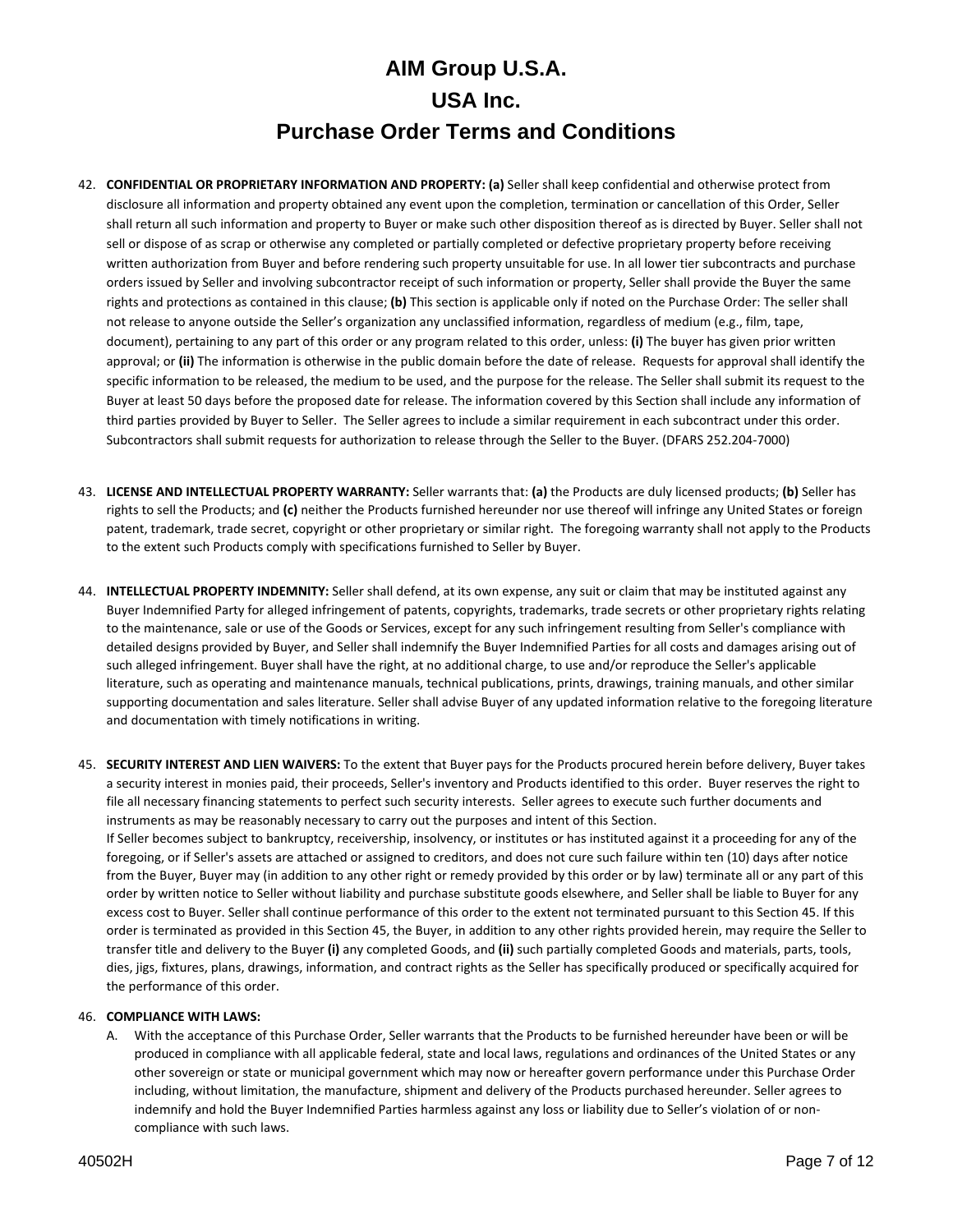- B. Seller's obligation shall include without limitation compliance with all applicable environmental laws and requirements.
- C. Without limiting the generality of the foregoing, Seller may be required to comply with the following regulations for doing business in the European Union:
	- a. "REACH", which is an acronym for "Registration, Evaluation, Authorization and Restriction of Chemicals", is the basic EU regulation applying to chemicals. REACH is based on the "no data, no market" principle. This means that companies manufacturing or importing chemical substances subject to the regulation may not place products on the EU market without first having registered with ECHA. For more information [https://echa.europa.eu/regulations/reach/legislation.](https://echa.europa.eu/regulations/reach/legislation)
	- b. The General Data Protection Regulation (GDPR) is broad in scope and applies to all companies who collect, process, and/or store the personal data of European citizens regardless of whether or not a company has a physical presence in Europe or directly provides goods or services to European customers. For more information: [https://www.eugdpr.org/.](https://www.eugdpr.org/)
- D. When the Products or Services furnished under this Order are furnished in connection with a U.S. Government Prime Contract or Subcontract, the following Federal Acquisition (FAR) and Department of Defense FAR Supplement (DFARS) clauses identified below shall also apply to this Order, as required by terms of the prime contract, or by operation of law or regulation. Said FAR and DFARS clauses are incorporated into this Order by reference, with the same force and effect as if they were given in full text. The effective version of each FAR or DFARS clause shall be the same version as appears in Buyer's prime contract, or higher-tier subcontract under which this Order is issued. In the event there is no such equivalent clause in Buyer's prime contract or highertier subcontract, the date shall be the regulatory date in effect as of the date of this Order. The applicability and interpretation of each clause are subject to any specific parenthetical statement following its title. In all FAR and DFAR clauses listed below, the terms "Government", "Contractor", and "Contracting Officer" shall be revised to suitably identify Buyer and Seller and affect the proper intent of the clause, except where further clarified or modified in the parenthetical that follows each clause. Notwithstanding the foregoing, nothing herein shall be construed to mean that Buyer may modify or limit any rights the United States Government may have as set forth in the FAR and DFARS clauses below. Nor shall anything herein be construed to provide Seller with rights that only the United States Government has the authority to grant or perform, such as in FAR 52.227-1 and FAR 52.227-2. All Seller contact with the prime contract or any higher-tier subcontractor relating to this Order shall be through or coordinated with Buyer.

46E. continued:

- 52.203-11 Certification and Disclosure Regarding Payments to Influence Certain Federal Transactions
- 52.203-13 Contractor Code of Business Ethics and Conduct
- 52.203-15 Whistleblower Protections Under the American Recovery And Reinvestment Act of 2009
- 52.209-5 Certification Regarding Responsibility Matters
- 52-209-6 Protecting the Government's Interest When Subcontracting with Contractors Debarred, Suspended, or Proposed for Debarment.
- 52-211-15 Defense Priority and Allocation Requirements Rating for the RFQ
- 52-219-8 Utilization of Small Business Concerns
- 52.222-21 Prohibition of Segregated Facilities
- 52.222-22 Previous Contracts and Compliance Reports
- 52.222-25 Affirmative Action Compliance
- 52.222-26 Equal Opportunity
- 52.222-35 Equal Opportunity for Veterans
- 52.222-36 Equal Opportunity for Workers with Disabilities
- 52.222-40 Notification of Employee Rights Under the National Labor Relations Act
- 52.222-50 Combating Trafficking in Persons
- 52.223-3 Hazardous Material Identification and Material Safety Data
- 52.223-7 Notice of Radioactive Materials
- 52.225-8 Duty-Free Entry
- 52.223-11 Ozone Depleting Substances
- 52.225-13 Restriction on Certain Foreign Purchases
- 52.223-18 Encouraging Contractor Policies to Ban Text Messaging While Driving
- 52.227-1 Authorization and Consent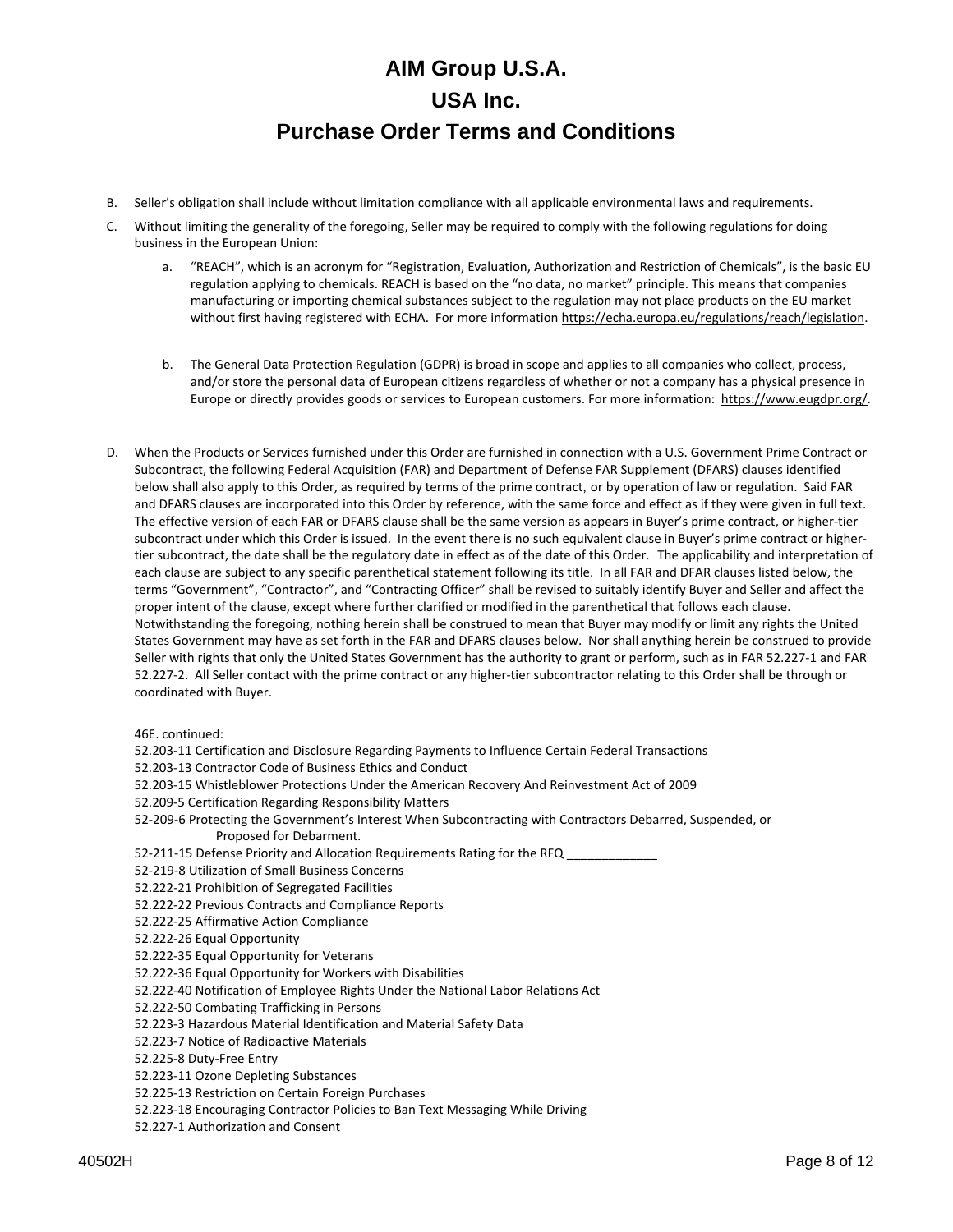52.227-2 Notice and Assistance Regarding Patent and Copyright Infringement 52.227-10 Filing of Patent Applications-Classified Subject Matter 52.227-11 Patent Rights-Ownership by the Contractor 52.227-14 Rights in Data-General 52.227-19 Commercial Computer Software License 52.244-6 Subcontracts for Commercial Items and Commercial Components 52.245-1 Government Property This clause applies if Government property is acquired or furnished for contract performance DoD FAR Supplement Clauses 52.248-1 Value Engineering (Applies if contract is for \$150,000 or more) 252.203-7001 Prohibition on Persons Convicted of Fraud or Other Defense-Contract Related Felonies 252.203-7002 Requirement to Inform Employees of Whistleblower Rights 252.203-7001 Prohibition on Persons Convicted of Fraud or Other Defense-Contract-Related Felonies. (If contracts exceeds \$150,000) 252.203-7002 Requirement to Inform Employees of Whistleblower Rights 252.204-7000 Disclosure of Information 252.204-7008 Requirements for Contracts Involving Export-Controlled Items 252.204-7012 Safeguarding of Unclassified Controlled Technical Information 252.209-7010 Critical Safety Items 252.211-7003 Item Unique Identification and Valuation 252.219-7003 Small Business Subcontracting Plan (DoD contracts) 252.223-7008, Prohibition of Hexavalent Chromium 252.225-7007 Prohibition on Acquisition of United States Munitions List Items from Communist Chinese Military Companies 252.225-7009 Restriction on Acquisition of Certain Articles Containing Specialty Metals 252.225-7012 Preference for Certain Domestic Commodities 252.225-7048 Export-Controlled Items 252.227-7013 Rights to Technical Data 252.227-7015 Technical Data-Commercial Items 252.227-7038 Patent Rights-Ownership By the Contractor (Large Business) 252.244-7000 Subcontracts for Commercial Items 252.246-7007, Contractor Counterfeit Electronic Part Detection and Avoidance Systems 252.247-7023 Transportation of Suppliers by Sea-Basic 252.247-7024 Notification of Transportation of Supplies by Sea NAVAIR Clauses 5252.204-9504.1.1 Disclosure of Contract Information

- 5252.204-9504.2 Notice Regarding the Dissemination of Export-Controlled Technical Data
- 47. **APPLICABLE LAW**: The validity, performance, and construction of this order shall be governed by the laws of the State of Washington, except that Buyer and Seller expressly agree to exclude the United Nations Convention on the International Sale of Products, 1980, and any successors thereto.
- 48. **CODE OF CONDUCT:** Buyer is committed to conduct its business fairly, impartially, and in an ethical and proper manner. Buyer's expectation is that the Seller also will conduct its business fairly, impartially, and in an ethical and proper manner. Buyer's further expectation is that Seller will have (or will develop) and adhere to a code of ethical standards. If Seller has cause to believe that Buyer or any employee or agent of Buyer has behaved improperly or unethically under this order, Seller shall report such behavior to AIM Human Resources Department @ ["rentonhr@aim-aerospace.com"](mailto:rentonhr@aim-aerospace.com). Although Buyer will not use the failure to report improper or unethical behavior as a basis for claiming breach of order by Seller, Seller is encouraged to exert reasonable effort to report such behavior when warranted. Seller shall promote awareness among its employees of the importance of practicing ethical behavior, while contributing to the production of conforming product. Seller shall promote awareness among its employees of their contribution to product safety by ensuring the product meets the design drawing, data and specification requirements. Notwithstanding the foregoing, if Buyer determines that gratuities, in the form of entertainment, gifts or otherwise, were offered or given by Seller or any agent or representative of Seller to any agent or representative of Buyer with a view towards favorable treatment relating to bidding, awarding, securing or amending this Order or any other transaction between Buyer and Seller, then Buyer may terminate this Order without liability. In addition, Buyer is entitled to any other rights and remedies available at law.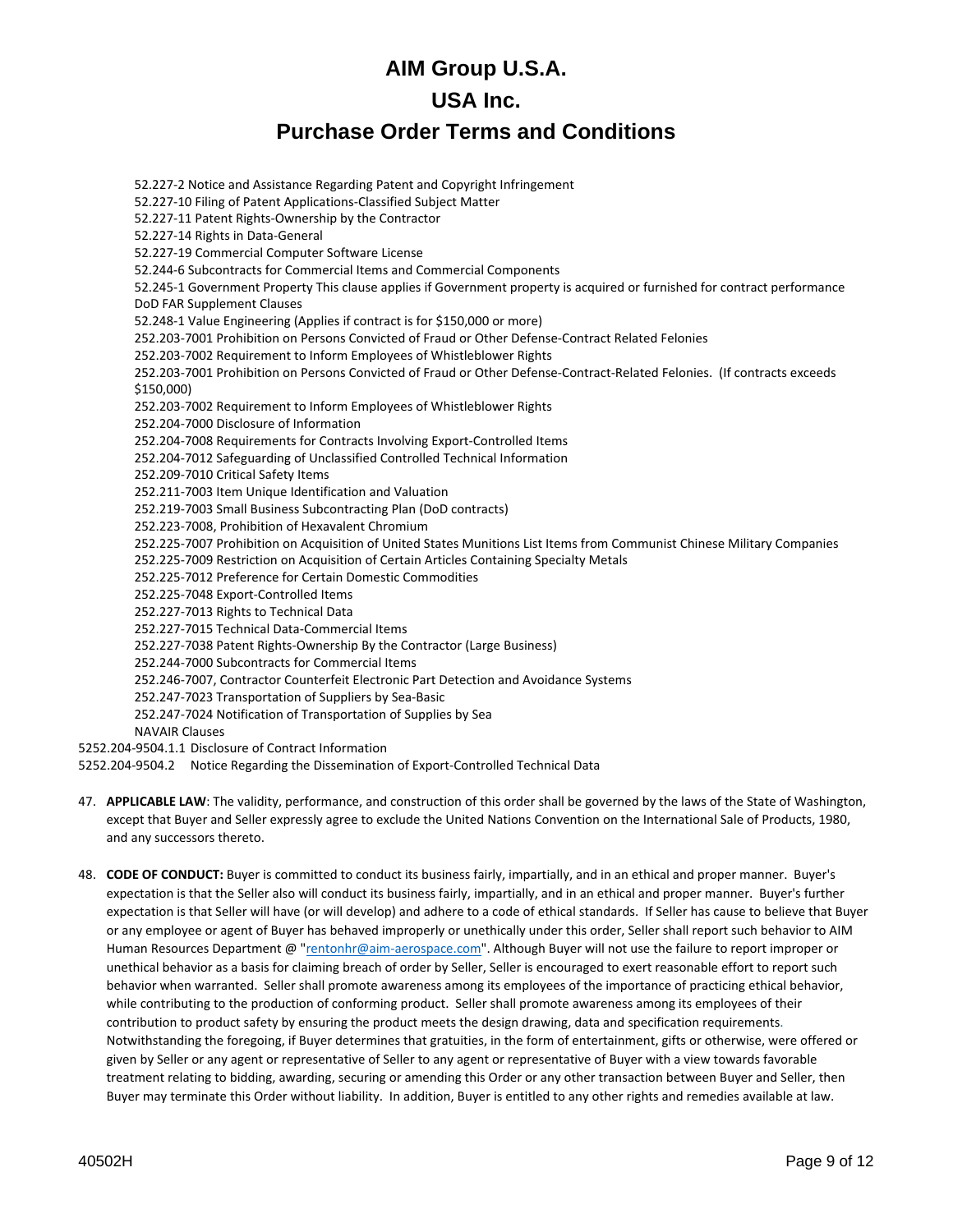- 49. **ASSIGNMENT:** This Purchase Order binds and inures to the benefit of Buyer, its successors and assigns and Buyer's customers for the Products. Seller may not assign any right or interest in this Purchase Order nor delegate the performance of any of its obligations without Buyer's prior written consent.
- 50. **EXCUSABLE DELAY:** Seller shall be excused for delay or failure to accept delivery hereunder if such delay or failure results from an unforeseeable cause beyond Seller's reasonable control and without the fault or negligence of Seller, including without limitation, Government embargoes, blockades, seizure or freeze of assets, delays or refusals to grant an export license or the suspension or revocation thereof, or other acts of the Government, fires, floods, severe weather conditions, or any other acts of God, quarantines, labor strikes or lockouts, riots, strife, insurrection, civil disobedience, war, or industry-wide material shortages (an "Excusable Delay"). Buyer shall promptly notify the Seller in writing of any such delay or failure and the cause thereof. If Seller's performance is delayed as a result of an Exclusable Delay for more than 20 days, Buyer may terminate this order.
- 51. **NOTICE OF LABOR DISPUTES:** Whenever an actual or potential labor dispute delays, or threatens to delay the timely performance of this order, Seller shall immediately notify Buyer in writing of all relevant information with respect to such dispute.
- 52. **AUTHORIZED AGENT:** All Buyer's contractual directions (including, but not limited to, pricing, delivery, and configuration changes) shall be authorized in writing by Purchasing Agent only.

### 53. **CHANGES:**

A. Buyer may at any time, by written change order, suspend performance of this order, in whole or in part, make changes in the quantities, drawings, designs, specifications, method of shipment or packaging, or time or place of delivery of the goods, reschedule the services, or require additional or diminished services.

B. Buyer may also make changes to the terms and conditions of this order required to meet Buyer's obligations under its customer prime contracts or subcontracts, and to remain complaint with public laws and regulations. Except for the rights granted the Buyer under this article, a change pursuant to this article shall not give rise to nor authorize any other modification of or amendment to the terms and conditions of this order.

C. If any such change causes an increase or a decrease in the cost or time required to perform under this order, Buyer and Seller shall negotiate an equitable adjustment in the price or schedule or both to reflect the increase or decrease. Unless otherwise agreed in writing, Seller must assert any claim for adjustment to Buyer's Authorized Procurement Representative in writing within thirty (30) days from the date of receipt by Seller of the change order. Buyer may at its sole discretion consider claims which fail to comply with this submittal requirement as unconditionally waived. If Sellers claim proposal includes the cost of property made obsolete or excess by the change, Buyer may direct the disposition of such property. Seller has the burden to support the amount of any claim for equitable adjustment. Buyer shall have the right to verify the amount of Sellers claim by audit of all records relating to the change claim. Failure of the parties to agree upon any adjustment shall not excuse Seller from performing in accordance with the Buyer's direction.

### 54. **TERMINATION:**

### **Termination for Convenience:**

Buyer may terminate, for its convenience, all or any part of this order at any time by written notice to Seller. In the event of such termination, Seller shall immediately stop all work hereunder and shall immediately cause any and all of its suppliers and subcontractors to stop work. Subject to the terms of the Contract, within thirty (30) days after the effective date of the termination, Seller may submit to Buyer a claim reflecting the percentage of the work performed prior to the effective date of termination, plus reasonable charges that Seller can demonstrate to the satisfaction of Buyer using its standard record keeping systems demonstrate have resulted from the termination. Seller will not be paid for any work performed or costs incurred which reasonably could have been avoided. Further, Seller shall not be paid, and in no event shall Buyer be obligated to pay, lost or anticipated profits or unabsorbed indirect costs or overhead. In no event shall Buyer be obligated to pay Seller any amount in excess of the Contract price. The provisions of this article shall not limit or affect the right of the Buyer to cancel this Contract for default. Seller shall continue all work not terminated.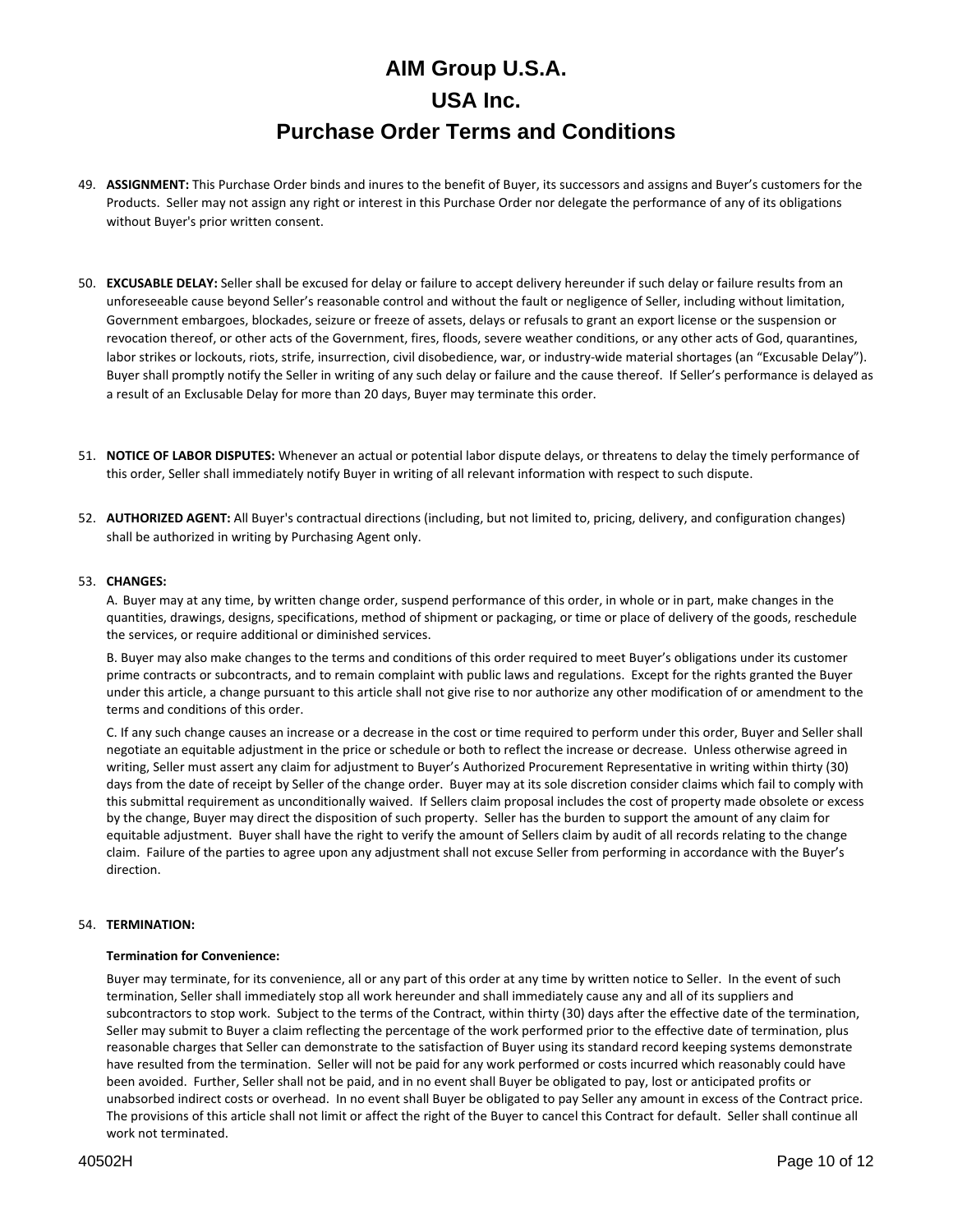### **Termination for Default:**

Buyer may by written notice to Seller, cancel all or part of this Contract: (a) if Seller fails to deliver the Goods within the time specified by this Contract or any written extension; (b) if Seller fails to perform any other provision of this Contract or fails to make progress, so as to endanger performance of this Contract. In either case, within ten (10) days after receipt of notice from Buyer, Seller must either cure the failure or provide a detailed plan to cure the failure for any circumstance that cannot be reasonably cured within ten (10) days. Any such plan must be acceptable to Buyer's Authorized Purchasing Representative. Seller shall continue all work not cancelled. Buyer shall pay the contract price for completed goods accepted. Buyer may withhold from any amount due under this Contract any sum determined to be necessary to protect Buyer from loss associated with liens or claims driven by the default. Any goods or materials accepted by the Buyer for protection or preservation of property shall be at a price in accordance with the "Termination for Convenience" article of this Contract for which Seller will not be entitled to profit.

### 55. **ADEQUATE ASSURANCE OF PERFORMANCE:**

If at any time Buyer has reasonable grounds for insecurity, or doubt that Seller's continuing performance will be full, and timely in accordance with the terms of the order, Buyer may request, by written notice to Seller, adequate assurances in writing that Seller is able and willing to perform all of its respective obligations under the order. Seller shall provide with its assurances of performance any information, reports, or other materials prepared by Seller as Buyer may reasonably request. Upon Buyer's request and as soon as practicable, Seller shall make available employees, including members of Seller's senior management, to meet with Buyer to discuss those assurances of performance. If seller does not provide adequate written assurances within fifteen (15) calendar days after Buyer's written notice and request, Buyer may, at its option, treat the Order as breached by Seller.

#### 56. **WARRANTY:**

- a. Seller warrants that goods furnished under this order shall conform to all specifications and requirements of this order and shall be free from defects in materials and workmanship. In the event the goods are not manufactured to detailed designs and specifications furnished by the Buyer, the goods shall nonetheless be free from design and specification defects. The goods shall not infringe any patent, copyright, trademark or other proprietary right or trade secret of any third party. The goods shall also be free from liens or encumbrances.
- b. This warranty shall begin upon Buyer's final acceptance of the goods and shall survive inspection, test and payment for the goods. The warranty shall extend for a period of (18) eighteen months or such other period as set forth elsewhere in this order, and Buyer shall give Seller notice after discovery of a defect or nonconformance in the goods. The warranty shall run to Buyer and its successors, assigns and customers.
- c. In the event of any defect or nonconformance in the goods, Buyer may at its option and at Sellers expense (1) require prompt correction or replacement of the goods or (2) return the goods for credit or refund. Seller shall bear all expenses associated with the defect or nonconformance in the event the goods are returned to the Seller. Goods required to be corrected or replaced by the Seller shall be subject to the same requirements as goods originally purchased under this order.
- d. In the event the parties disagree about the existence of a breach of this warranty, Seller shall promptly comply with the Buyers direction to (1) repair, rework or replace the Goods or (2) furnish any materials or parts required to successfully correct the defect or non-conformance. If the parties later determine that Seller did not breach this warranty, the parties shall equitably adjust the contract price.
- 57. **DISPUTES/JURISDICTION & VENUE:** Buyer and Seller shall use their best reasonable efforts to resolve any and all disputes, controversies, claims, or differences between Buyer and Seller, arising out of or relating in any way to this Contract or its performance, including, but not limited to, any questions regarding the existence, validity or termination hereof ("Disputes"), through negotiation. Only upon failure by Buyer and Seller to resolve the Dispute through such negotiation may either Party institute legal action. Any dispute arising under this order which is not disposed of by agreement of the parties shall be decided by a court proceeding. The jurisdiction and venue of any dispute shall be submitted to the King County Superior Court, State of Washington and each party submits to the jurisdiction of that court for such purpose. Any removal to Federal Court shall be to the Western District, Seattle, Washington. Pending settlement of final decision of any such dispute, Seller shall proceed diligently with the performance of this order in accordance with Buyer's direction.
- 58. **LIMITATION OF LIABILITY:** Buyer's liability to Seller hereunder shall not, under any circumstances, be greater than the total dollar amount of the purchase order indicated herein.